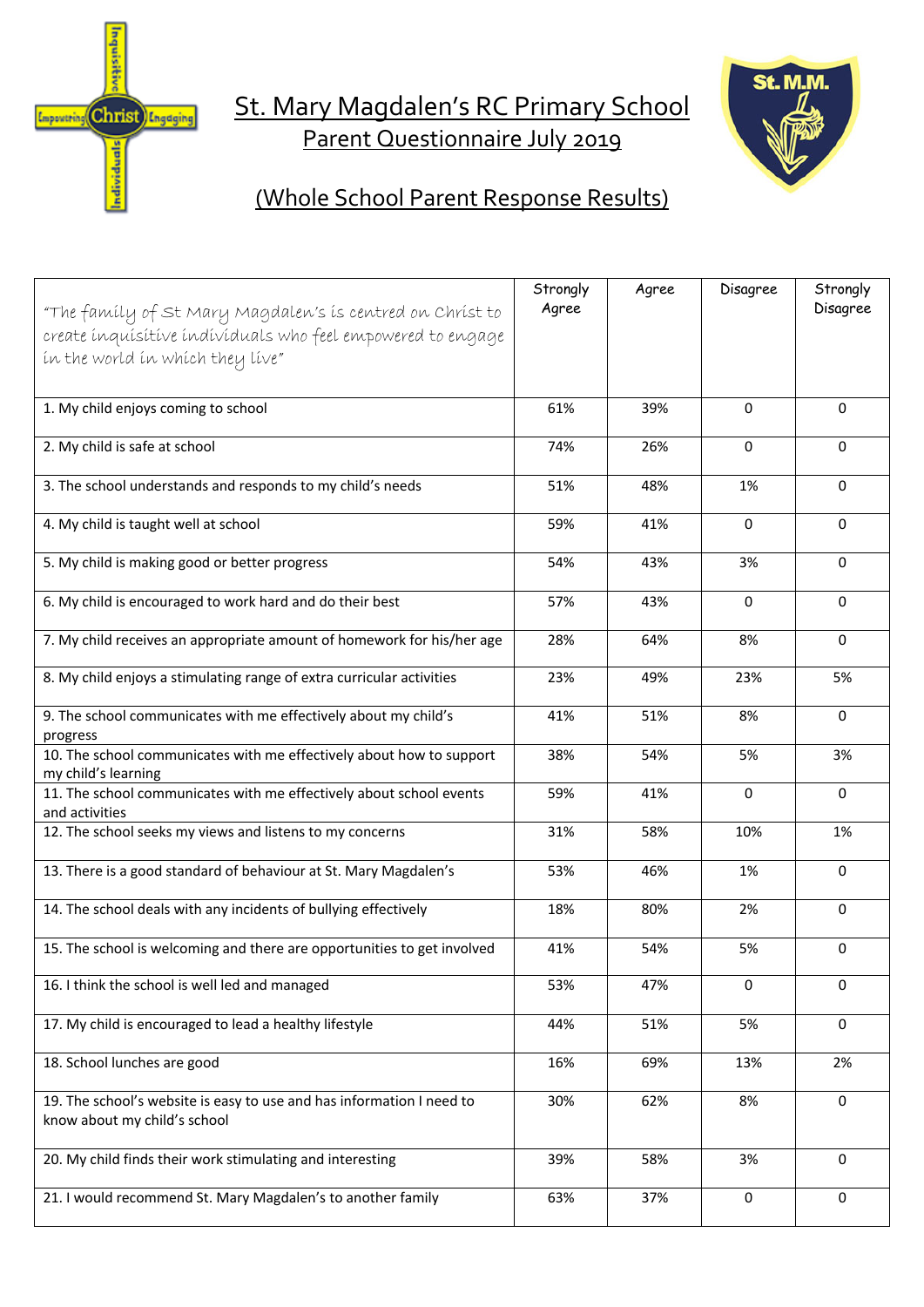#### **Some Key areas of Success**

It was lovely to read so many positive comments about our school and for parents to have acknowledged all the good work we do for our children in our care. Areas which were highlighted as strengths of the school were the following:

### • **The school is welcoming and there are opportunities to get involved**

We were delighted that 95% of you stated that you felt St. Mary Magdalen's was a welcoming school. Our door is always open if you need to speak with us or if you have any concerns. As a school, we warmly welcome the support parents provide in a range of school activities.

### • **My child enjoys coming to school.**

It is great to see that all of our children enjoy coming to school and that 100% of parent responses, highlighted their confidence in our ability to keep their children safe, to teach them well at school and that they are encouraged to always work hard and to always do their best.

#### • **There is a good standard of behaviour at St. Mary Magdalen's**

We were very pleased that 99% of you felt that the behaviour in school was good or better – this is a further improvement from the high rating we received last year! We work hard with our children to promote Gospel values and to teach them to treat each other with respect, love and compassion. We recognise that sometimes they can make mistakes or can make the wrong choices, as most children do, and we work hard to support both children and families when this happens. If you have any concerns regarding behaviour please feel free to come into school to discuss this – our door is always open!

#### • **I think the school is well led and managed.**

Finally, we were delighted to see that 100% of you said that you thought the school was well led and managed and that you would recommend this school to another friend or family. Leaders, at all levels within school, will continue to strive to provide the children with the very best-rounded education during their time at St Mary Magdalen's Primary School.

#### **Areas for Development**

## • **Providing a range of stimulating extra-curricular activities**

Each term we provide extra-curricular activities and clubs for the children to take part in. We recognise there remains room for improvement and we will continue to look at further ways to provide greater opportunities for your children to take part in extra-curricular activities. We will be introducing an after school care provision for parents to access in the Autumn term 2019.

• **School Lunches could be better**

We recognise that our children need a healthy, nutritious, filling and appetising lunch in order for them to get through their busy day of learning. Improvements in this area are continuing although some parents feel further improvements could be made (14% responses). We have invested heavily in order to improve our school cooking facilities and this will hopefully continue to enhance the quality of our school meals. If your child is on packed lunch why not encourage them to try a school lunch? They may be pleasantly surprised!

#### **Parental Comments**

Once again we received an enormous number of individual comments about the school which we were very pleased about. All comments, together with those from our summer questionnaire, will be carefully considered as we set our school improvement priorities for 2019 - 2020. If you have any further comments or suggestions to make, then please do not hesitate to contact either myself, one of the SLT or a parent governor. A sample of parent comments can be seen below

Best wishes, Mr Duncan (Headteacher)